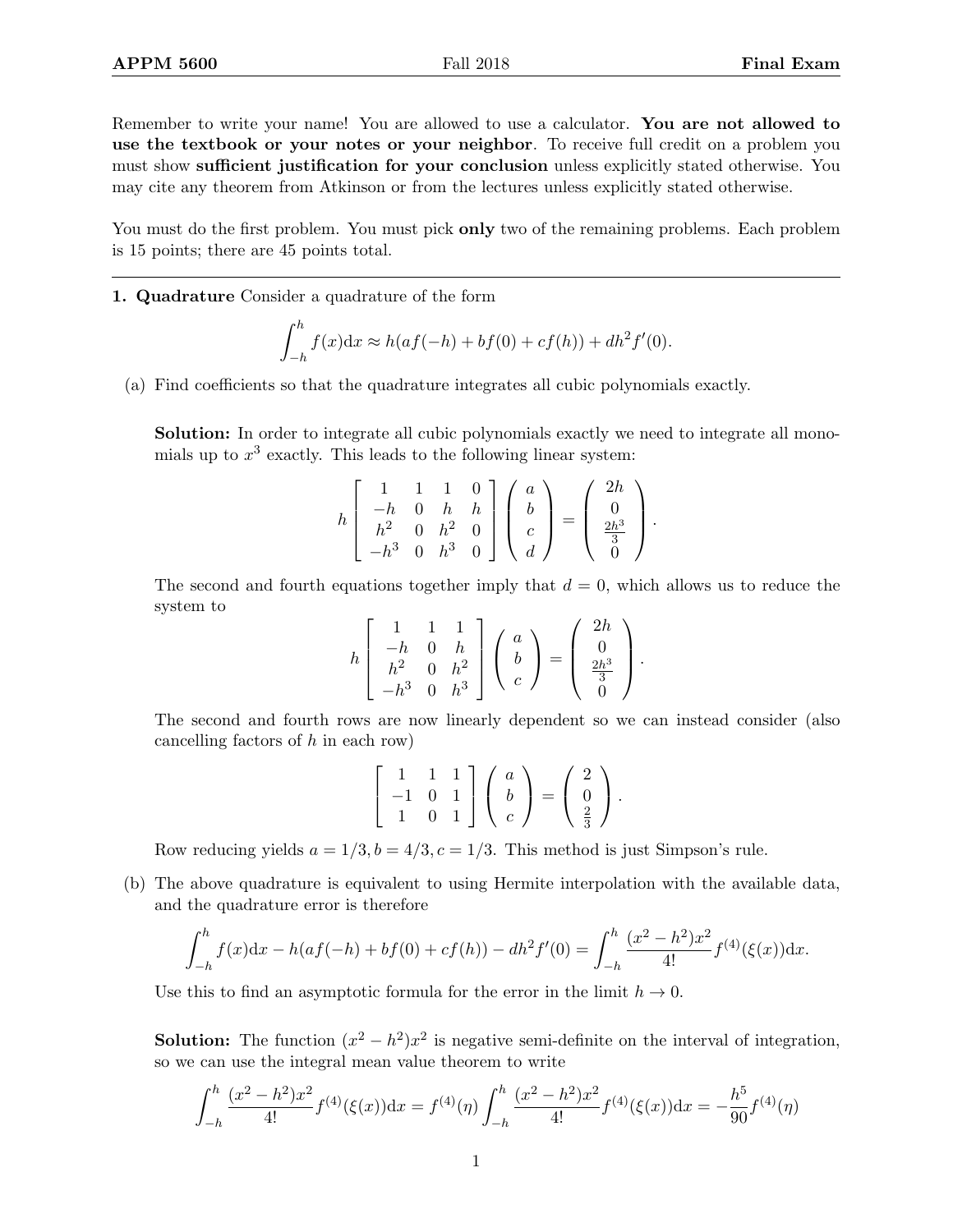for some unknown  $\eta$  in  $(-h, h)$ . In the limit  $h \to 0$  we just have

error 
$$
\sim -\frac{h^5}{90} f^{(4)}(0)
$$
.

(c) Consider a composite quadrature for integrals on  $[a, b]$  based on repeated use of the above formula. Use the asymptotic error estimate derived above to form a 'corrected' composite quadrature similar to the corrected Trapezoid Rule, assuming you know the values of  $f^{(3)}(a)$ and  $f^{(3)}(b)$ .

Solution: The error in the composite rule is

$$
Error = -\frac{h^4}{180} \left[ 2h \sum_i f^{(4)}(\eta_i) \right]
$$

The formula in square brackets is a Riemann sum (actually a midpoint rule) applied to  $\int_a^b f^{(4)}(x) dx$ . In the limit  $h \to 0$  we have

Error 
$$
\sim -\frac{h^4}{180} \left[ f^{(3)}(b) - f^{(3)}(a) \right].
$$

We form a 'corrected' composite rule by adding this back in:

Corrected Rule = Composite Simpson's Rule 
$$
-\frac{h^4}{180} \left[ f^{(3)}(b) - f^{(3)}(a) \right]
$$
.

2. Linear Systems Suppose that the LU factorization of A can be computed without pivoting. Let

$$
\mathbf{A} = \left[ \begin{array}{cc} \hat{\mathbf{A}} & \mathbf{d} \\ \mathbf{c}^T & \alpha \end{array} \right], \ \ \mathbf{c}, \mathbf{d} \in \mathbb{R}^{n-1}, \ \ \alpha \in \mathbb{R}
$$

and assume that  $\hat{\mathbf{A}} = \hat{\mathbf{L}}\hat{\mathbf{U}}$ , the LU-factorization of  $\hat{\mathbf{A}}$ , has already been computed. Explain how to use this to compute the LU factorization of A. (Note that this can be used to recursively compute an LU factorization by computing LU factorizations of the upper-left  $k \times k$  blocks with increasing k.)

Solution: The LU factorization of A has the form

$$
\mathbf{A} = \begin{bmatrix} \hat{\mathbf{A}} & \mathbf{d} \\ \mathbf{c}^T & \alpha \end{bmatrix} = \begin{bmatrix} \hat{\mathbf{L}} & \mathbf{0} \\ l^T & 1 \end{bmatrix} \begin{bmatrix} \hat{\mathbf{U}} & \mathbf{u} \\ \mathbf{0}^T & u \end{bmatrix} = \begin{bmatrix} \hat{\mathbf{L}} \hat{\mathbf{U}} & \hat{\mathbf{L}} \mathbf{u} \\ l^T \hat{\mathbf{U}} & l^T \mathbf{u} + u \end{bmatrix}
$$

Matching blocks yields the following systems:

$$
\hat{\mathbf{L}}\boldsymbol{u} = \boldsymbol{d} \Rightarrow \boldsymbol{u} = \mathbf{L}^{-1}\boldsymbol{d}
$$

$$
\hat{\mathbf{U}}^{T}\boldsymbol{l} = \boldsymbol{c} \Rightarrow \boldsymbol{l} = \mathbf{U}^{-T}\boldsymbol{c}
$$

$$
\boldsymbol{l}^{T}\boldsymbol{u} + \boldsymbol{u} = \alpha, \Rightarrow \boldsymbol{u} = \alpha - \boldsymbol{l}^{T}\boldsymbol{u}
$$

To compute the missing components of the LU factorization of  $A$ , first compute  $l$  and  $u$  by solving the appropriate lower-triangular systems, then find  $u = \alpha - \ell^T u$ .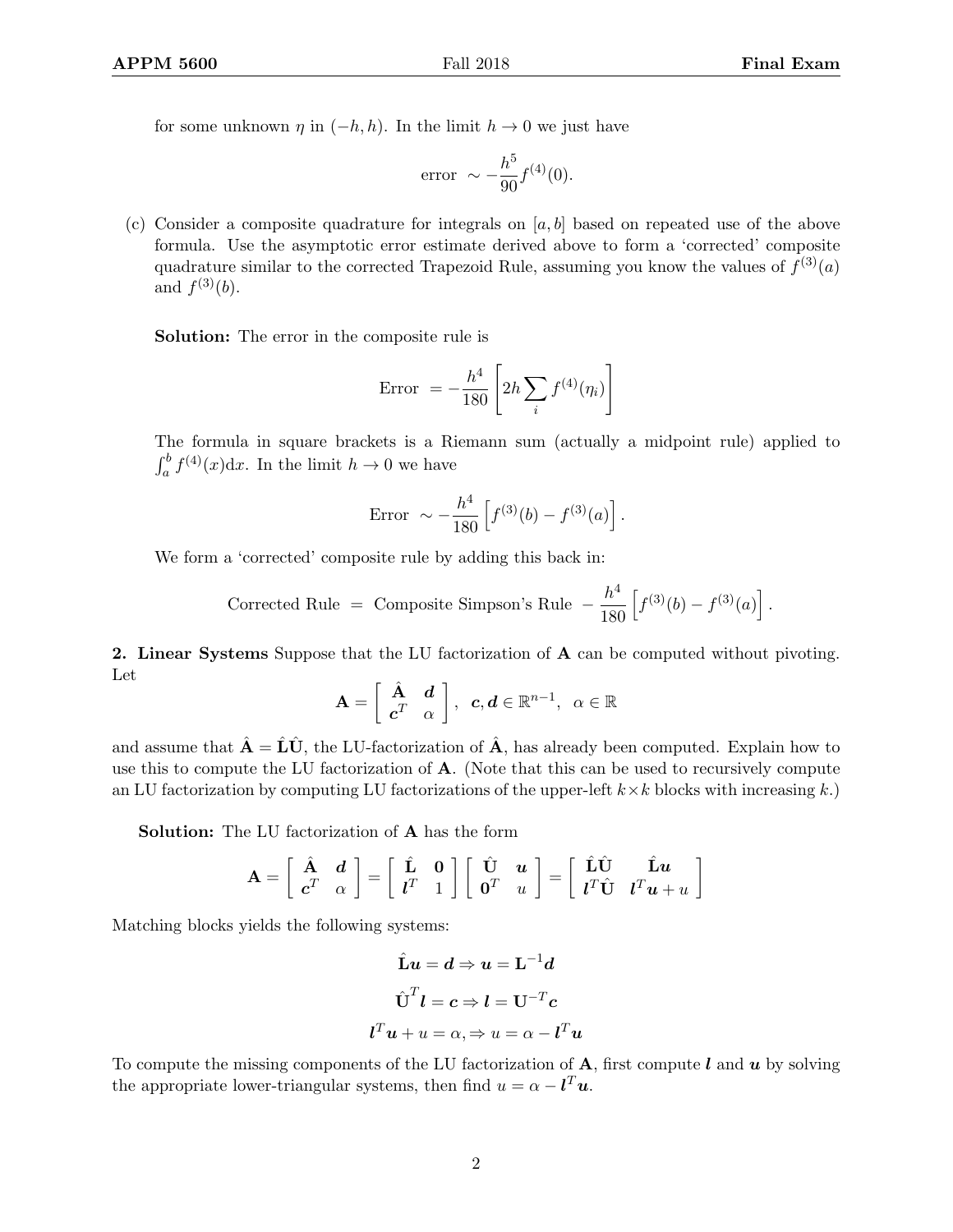**3. Rootfinding/Nonlinear Equations** Consider the fixed-point iteration  $x_{k+1} = 2^{x_k-1}$ . (Recall  $2^x = e^{x \ln(2)}$ .

- (a) What are the fixed points? **Solution:** The fixed points of  $2x = 2^x$  are  $x = 1, 2$ .
- (b) Which fixed points are stable, i.e. locally convergent? **Solution:**  $g(x) = 2^{x-1}$ ,  $g'(x) = \ln(2)2^{x-1}$ . Plugging in the fixed points  $g'(1) = \ln(2)$  and  $g'(2) = 2\ln(2)$ . The first is stable since  $|\ln(2)| < 1$  while the second is unstable since  $|2 \ln(2)| > 1.$
- (c) For each fixed point, what is the order of convergence (i.e. linear, quadratic, etc)? **Solution:** Convergence is linear for  $x = 1$  since  $g' \neq 0$ . There is no convergence at  $x = 2$ .
- (d) Formulate Newton's method for  $f(x) = x 2^{x-1}$ . What is the order of convergence for each root?

Solution: Newton's method is

$$
x_{k+1} = x_k - \frac{f(x_k)}{f'(x_k)}.
$$

Here  $f'(x) = 1 - \ln(2)2^{x-1}$ , so

$$
x_{k+1} = x_k - \frac{x_k - 2^{x_k - 1}}{1 - \ln(2)2^{x_k - 1}} = \frac{2^{x_k - 1}(1 - x_k \ln(2))}{1 - \ln(2)2^{x_k - 1}}.
$$

The function is smooth and both the roots are simple  $(f'(1) \neq 0$  and  $f'(2) \neq 0)$  so Newton's method will converge quadratically for both roots.

## 4. Interpolation

(a) Let  $x_1, \ldots, x_n$  be n distinct points, and suppose that  $p_{n-1}(x)$  interpolates  $f(x)$  at  $x_1, \ldots, x_{n-1}$ while  $q_{n-1}(x)$  interpolates  $f(x)$  at  $x_2, \ldots, x_n$  (p and q are polynomials of degree  $\leq n-1$ ). Show that

$$
p_n(x) = \frac{(x - x_1)q_{n-1}(x) - (x - x_n)p_{n-1}(x)}{x_n - x_1}
$$

is a polynomial of degree  $\leq n$  that interpolates  $f(x)$  at  $x_1, \ldots, x_n$ .

**Solution:** First note that  $p_n$  is a sum of polynomials of degree at most  $n$ , so it is a polynomial of degree at most  $n$ . Second note:

$$
p_n(x_1) = \frac{-(x_1 - x_n)p_{n-1}(x_1)}{x_n - x_1} = f(x_1)
$$

$$
p_n(x_n) = \frac{(x_n - x_1)q_{n-1}(x_n)}{x_n - x_1} = f(x_n)
$$

$$
p_n(x_j) = \frac{(x_j - x_1)q_{n-1}(x_j) - (x_j - x_n)p_{n-1}(x_j)}{x_n - x_1} = \frac{(x_j - x_1) - (x_j - x_n)}{x_n - x_1}f(x_j) = f(x_j)
$$

(b) The above fact can be used to develop a recursive algorithm for finding an interpolating polynomial. Consider the following table

$$
\begin{array}{cc}\nx_1 & f_1 \\
x_2 & f_2 \\
x_3 & f_3\n\end{array}\n\begin{bmatrix}\nP_{1,2}(x) \\
P_{2,3}(x) & P_{1,2,3}(x)\n\end{bmatrix}
$$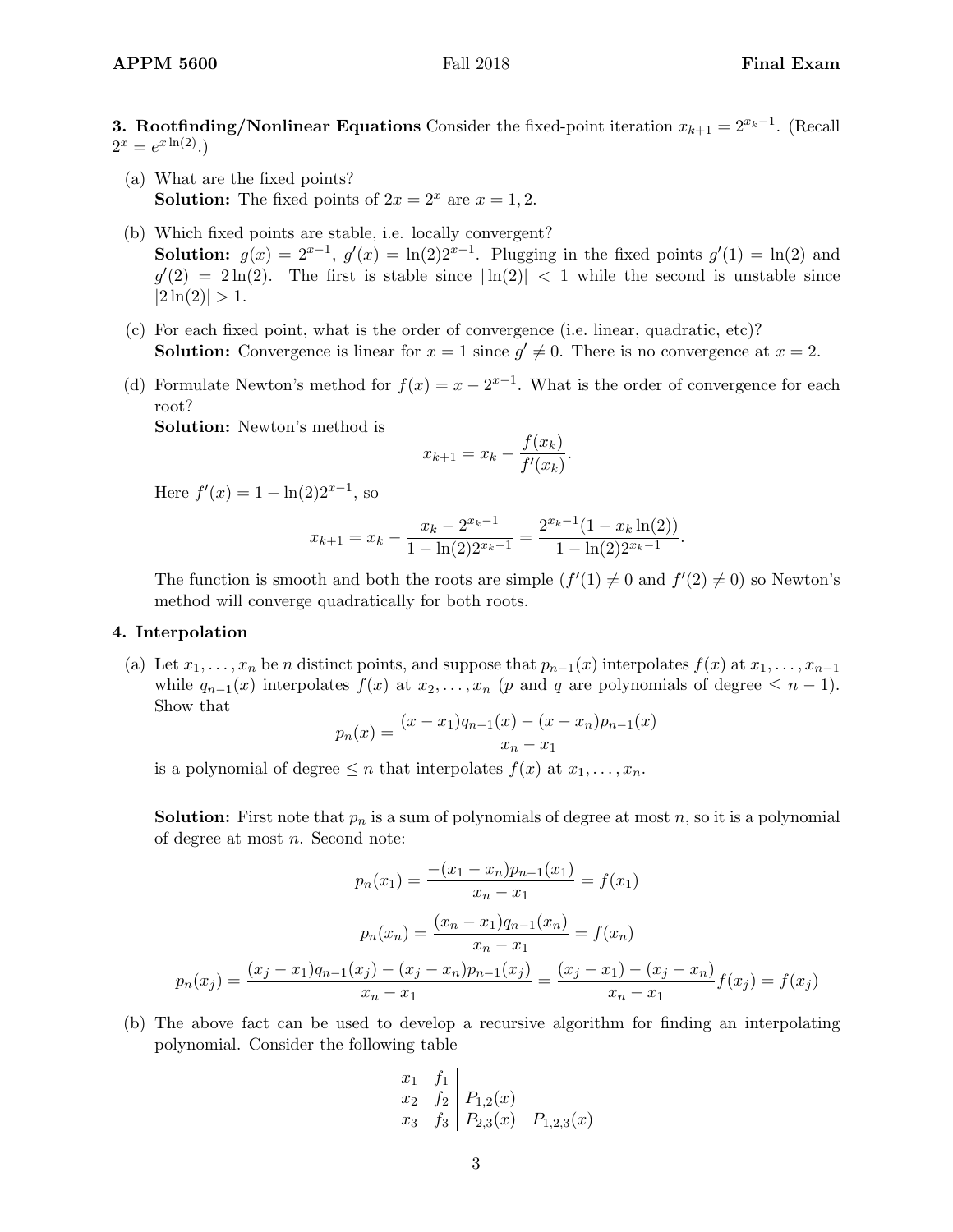where  $P_{1,2}(x)$  interpolates  $f(x)$  at points  $x_1$  and  $x_2$ ,  $P_{2,3}(x)$  interpolates at  $x_2$  and  $x_3$ , and  $P_{1,2,3}(x)$  interpolates at all the points. Assume that the nodes are  $-1,0,1$  and values are  $f(-1) = -1$ ,  $f(0) = 0$ ,  $f(1) = 1$ , and give explicit expressions for all 3 P polynomials in the table above using the recursion from (a).

Solution: Putting values into the table:

−1 −1  $0 \quad 0 \mid x$ 1  $\left| x \right| \left| \frac{(x+1)x-(x-1)x}{2} \right| = x$ 

(c) The above table can also be used to compute values of the interpolating polynomial. Add another point  $x_4 = 2$  with value  $f_4 = f(2) = 8$ . Without computing the new interpolating polynomial, use the table to compute the *value* of the interpolating polynomial at  $x = 1/2$ . **Solution:** We will need to plug in for  $x = 1/2$  in the third column, so we need to figure out the polynomial in the third column, fourth row:

$$
\begin{array}{c|cc}\n-1 & -1 & \\
0 & 0 & x \\
1 & 1 & x & P_{1,2,3}(x) \\
2 & 8 & -6 + 7x & P_{2,3,4}(x) & P_{1,2,3,4}(x)\n\end{array}
$$

Next we plug in  $x = 1/2$ :

$$
\begin{array}{c|cc}\n-1 & -1 & \\
0 & 0 & \frac{1}{2} \\
1 & 1 & \frac{1}{2} & P_{1,2,3}(\frac{1}{2}) \\
2 & 8 & -\frac{5}{2} & P_{2,3,4}(\frac{1}{2}) & P_{1,2,3,4}(\frac{1}{2})\n\end{array}
$$

Now compute

$$
P_{1,2,3}(1/2) = \frac{(1/2+1)(1/2) - (1/2-1)(1/2)}{2} = \frac{1}{2}
$$

and similarly for

$$
P_{2,3,4}(1/2) = \frac{(1/2 - 0)(-5/2) - (1/2 - 2)(1/2)}{2} = -\frac{1}{4}
$$

Finally

$$
P_{1,2,3,4}(1/2) = \frac{(1/2+1)(-1/4) - (1/2-2)(1/2)}{3} = \frac{1}{8}
$$

## 5. Approximation

(a) Find the coefficients  $a_j$  and  $b_j$  to minimize

$$
\int_{-\pi}^{\pi} \left( \cos((n+1)x) - \left[ a_0 + \sum_{i=1}^{n} a_i \cos(jx) + b_j \sin(jx) \right] \right)^2 dx.
$$

Solution: The coefficients are

$$
a_0 = \frac{1}{2\pi} \int_{-\pi}^{\pi} \cos((n+1)x)dx = 0, \ a_j = \frac{1}{\pi} \int_{-\pi}^{\pi} \cos((n+1)x)\cos(jx)dx = 0
$$

$$
b_j = \frac{1}{\pi} \int_{-\pi}^{\pi} \cos((n+1)x)\sin(jx)dx = 0
$$